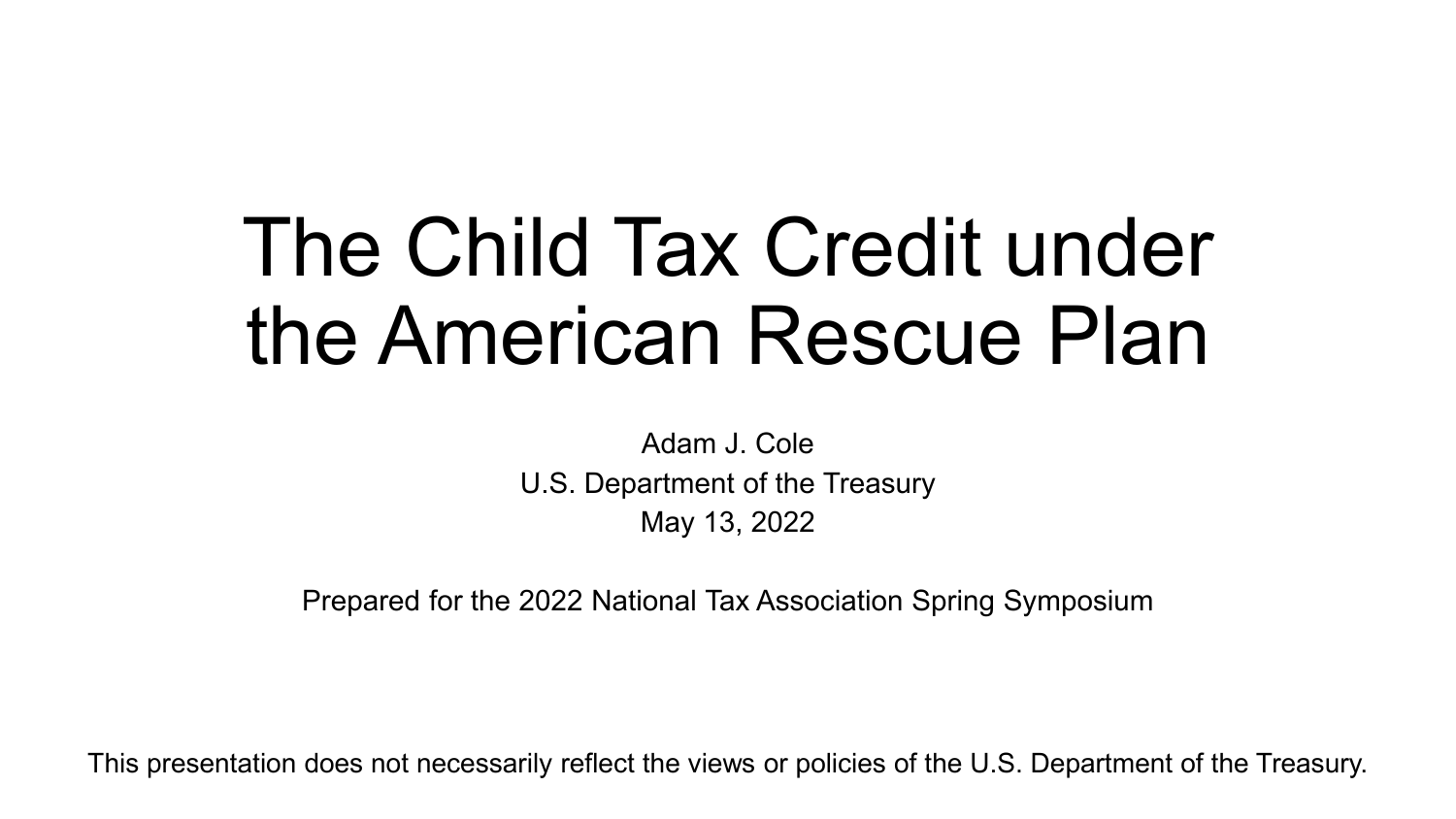### Evolution of the Child Tax Credit – Rough Descriptions

| <b>Provision</b>                                                                                    | <b>Pre- and Post- "TCJA"</b><br>(TY 2017, 2026 -)                                                                                                                                                                                       | "TCJA"<br>$(TY 2018 - 2020, 2022 - 2025)$                                                                                                                                                                                                                                                               | <b>ARP</b><br>(TY 2021)                                                                                                                                                                                                                                                                                 |
|-----------------------------------------------------------------------------------------------------|-----------------------------------------------------------------------------------------------------------------------------------------------------------------------------------------------------------------------------------------|---------------------------------------------------------------------------------------------------------------------------------------------------------------------------------------------------------------------------------------------------------------------------------------------------------|---------------------------------------------------------------------------------------------------------------------------------------------------------------------------------------------------------------------------------------------------------------------------------------------------------|
| <b>Max Credit</b>                                                                                   | \$1,000 per qualifying child (QC)                                                                                                                                                                                                       | \$2,000 per QC<br>Plus \$500 non-refundable credit for<br>non-QC dependents                                                                                                                                                                                                                             | \$3,600 (per QC under 6)<br>\$3,000 (per QC age 6-17)<br>Plus \$500 non-refundable credit for<br>non-QC dependents                                                                                                                                                                                      |
| Refundability<br>(Also referred to<br>as the Additional<br><b>Child Tax Credit</b><br>[ACTC]        | Lesser of (i) \$1,000 multiplied<br>by # of QC and (ii) $15\%$ of<br>earnings in excess of \$3,000, up<br>to unclaimed amount of CTC<br>3+ QC: Greater of (a) the above<br>and (b) excess of SSA taxes<br>over Earned Income Tax Credit | Lesser of (i) $$1,400$ multiplied by #<br>of QC and (ii) 15% of earnings in<br>excess of $$2,500$ , up to unclaimed<br>amount of CTC<br>\$1,400 is indexed but can't<br><b>exceed \$2,000</b><br>3+ QC: Greater of (a) the above and<br>(b) excess of SSA taxes over<br><b>Earned Income Tax Credit</b> | <b>Fully refundable if taxpayer has</b><br>principal place of abode in US for<br>more than half the TY or is a bona fide<br>resident of Puerto Rico.<br>If taxpayer does not meet principal<br>place of abode or residency<br>requirement, TCJA ACTC rules for<br>refundability apply.                  |
| <b>Credit Phase-out:</b><br><b>Modified Adjusted</b><br>Gross Income<br>(MAGI)<br><b>Thresholds</b> | \$110k/\$55K/\$75K (unindexed)<br>(MFJ/MFS/S, HoH, and QW)                                                                                                                                                                              | <b>CTC plus other dependent credit</b><br>phased out starting at MAGI of<br>\$400k/\$200K/\$200K (unindexed)<br>(MFJ/MFS/S, HoH, and QW)                                                                                                                                                                | First \$1,600 per QC under age 6 and<br>$first $1,000$ per QC 6-17 phases out<br>starting at MAGI of<br>\$150K/\$112.5K/\$75K (MFJ and<br><b>QW/HoH/S and MFS)</b><br>Remainder of CTC plus Other<br>dependent credit phase-out starting<br>at MAGI of \$400k/\$200K/\$200K<br>(MFJ/MFS/S, HoH, and QW) |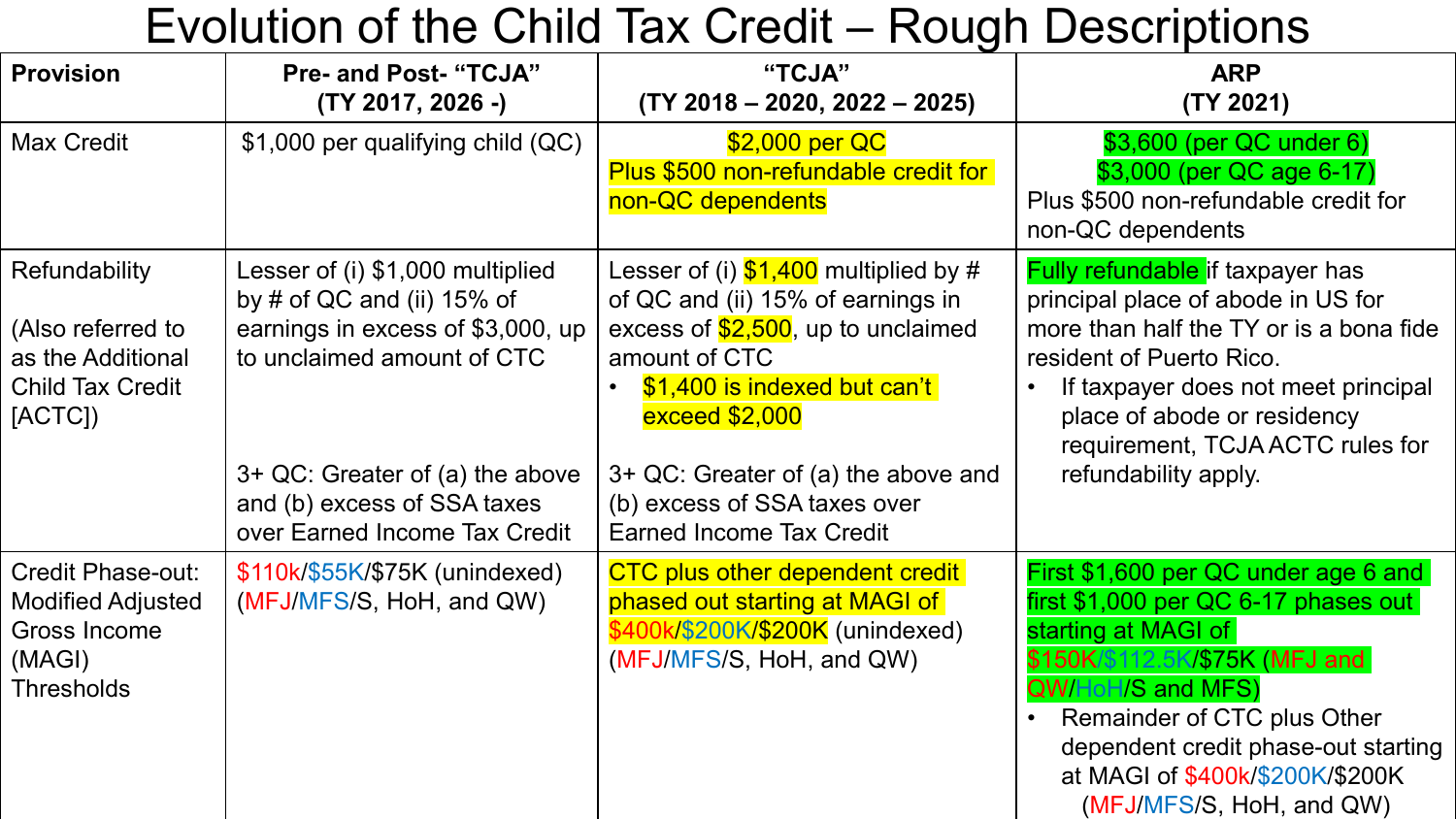### Evolution of the Child Tax Credit – Rough Descriptions

| <b>Provision</b>            | <b>Pre- and Post-</b><br>"TCJA"<br>(TY 2017, 2026 -) | "TCJA"<br>$(TY 2018 - 2020,$<br>$2022 - 2025$ | <b>ARP</b><br>(TY 2021) |
|-----------------------------|------------------------------------------------------|-----------------------------------------------|-------------------------|
| <b>Child ID Requirement</b> | <b>TIN</b>                                           | <b>SSN</b>                                    | <b>SSN</b>              |
| Max Age of Qualifying Child | 16                                                   | 16                                            |                         |
| <b>Advance CTC Payments</b> | <b>No</b>                                            | No                                            | Yes*                    |

 $*$  50% of estimated credit (\$1,800 per QC under age 6 and \$1,500 per QC age 6 – 17) paid in 2nd half of 2021.

- Estimate based on info from TY2020 or TY2019 return (including non-filer tools used to file)
- Taxpayer could opt out of advance payments
- Taxpayer claims on TY 2021 return difference between credit (determined by TY 2021 info) and amount advanced in 2021.
	- May have to pay back if
		- Modified AGI exceeds safe harbor amount and
		- (Effectively,) number of QC on TY 2021 return is less than number used as basis for advance payments in 2021.
		- Safe harbor fully phased out at MAGI of \$120K/\$100K/\$80K (MFJ and QW/HoH/S and MFS)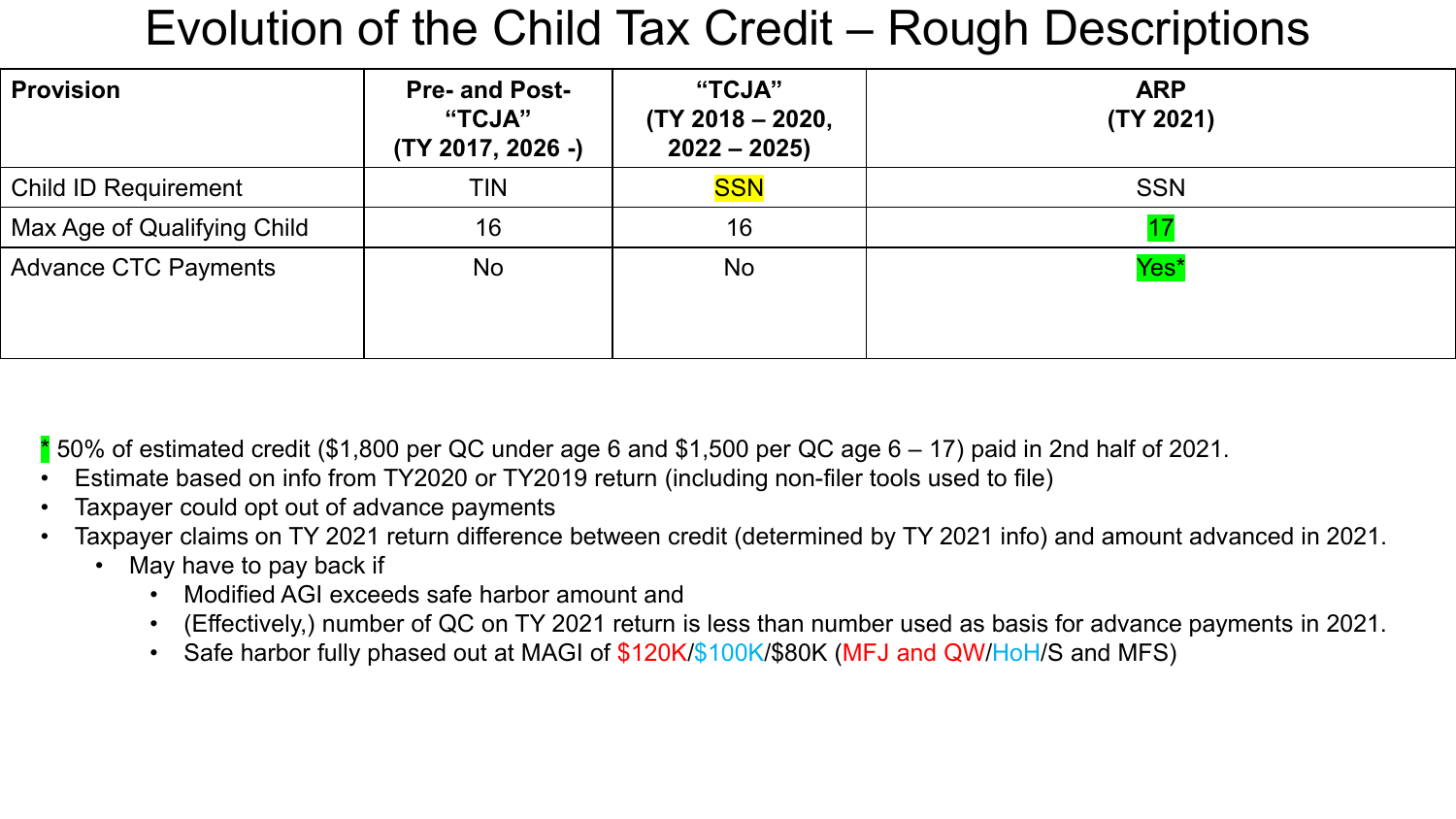## Advance Payments of the Child Tax Credit under the American Rescue Plan

#### **Mechanics**

o Automatically disbursed based on 2020 tax return information or 2019 tax return information (including returns filed through online non-filer tools).

#### **Logistics**

- $\circ$  In June 2021, IRS sent Letter 6417 to inform recipients of the amount of their estimated monthly payments.
- o If payments initially based on 2019 return and IRS then processed 2020 return, IRS would increase or decrease future payments proportionately.
- o In January 2022, IRS sent Letter 6419 to recipients providing total amount of monthly payments disbursed to them during 2021.

#### **Opt-out of advance CTC payments (can still claim CTC on 2021 return)**

o One-time decision. Took effect for the first month following IRS processing of the opt-<br>out election. Both spouses had to opt out for a joint return not to receive a payment.

#### **Timeline**

o Payments disbursed monthly from July 15 until December 15, 2021.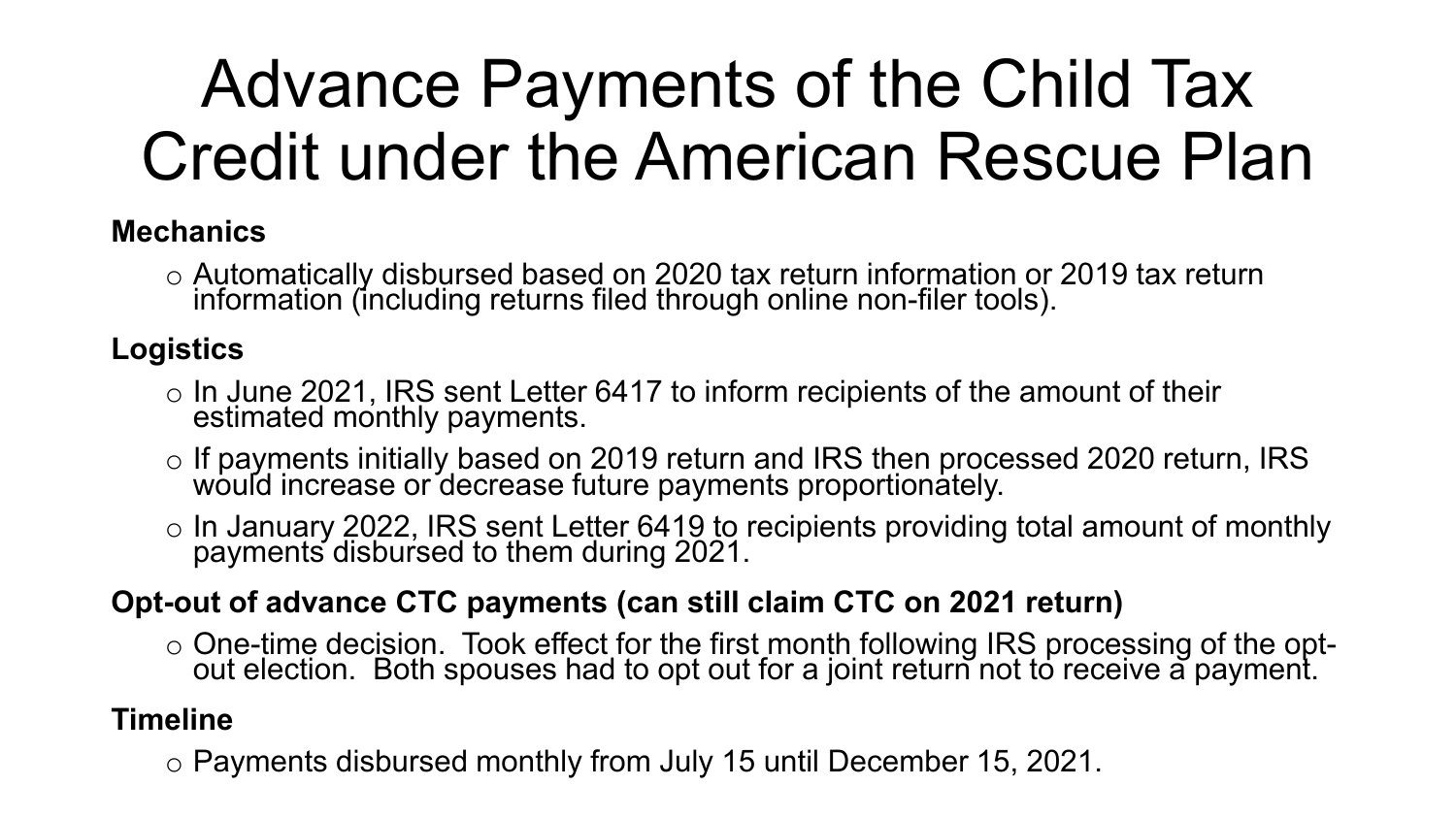## What Information is Available on Advance CTC Payments?

Thanks to some **very** complicated work by the Office of Tax Analysis and the IRS (RAAS  $\bar{\imath}$  SOI  $\bar{\imath}$  IT)...

- Information on
	- By state, payments **disbursed** (found on OTA website)
	- By state, by Adjusted Gross Income, by Filing Status, payments **received (coming soon)**
- Required merging Tax Return information with payment file information and working with obscure (to us) IRS transaction codes
	- Doing this concurrently with the payments being disbursed so Treasury could report information to the public on the **same day as the payments landed** in people's bank accounts.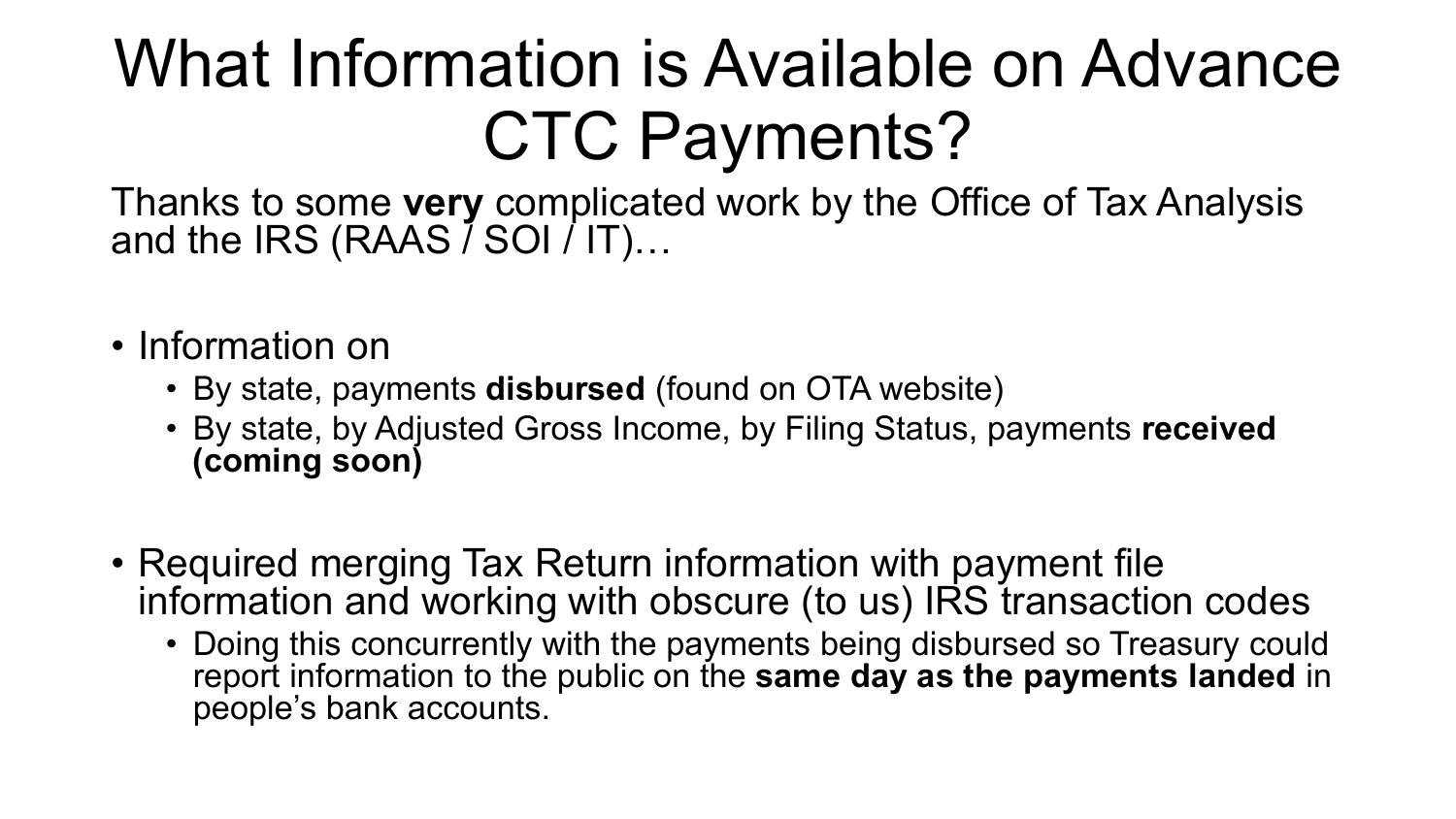### What Information Do We Have on Advance CTC Payments?

|                                                                                                                | <b>Payments Disbursed</b> | <b>Payments Received</b> |
|----------------------------------------------------------------------------------------------------------------|---------------------------|--------------------------|
| <b>Reporting Concept</b>                                                                                       | <b>Payment Level</b>      | <b>Tax Unit</b>          |
| <b>Periodicity</b>                                                                                             | Monthly                   | Aggregate of 2021        |
| <b>Monthly Payment Waves</b>                                                                                   | Yes                       | Yes                      |
| <b>Payments Made in Other Weeks</b>                                                                            | <b>No</b>                 | Yes                      |
| <b>Accounts for Payments</b><br><b>Reversed and Reissued</b>                                                   | <b>No</b>                 | Yes (no double-counting) |
| <b>Accounts for Joint Filers</b><br><b>Switching Primary and</b><br><b>Secondary Filer Across Tax</b><br>Years | <b>No</b>                 | Yes                      |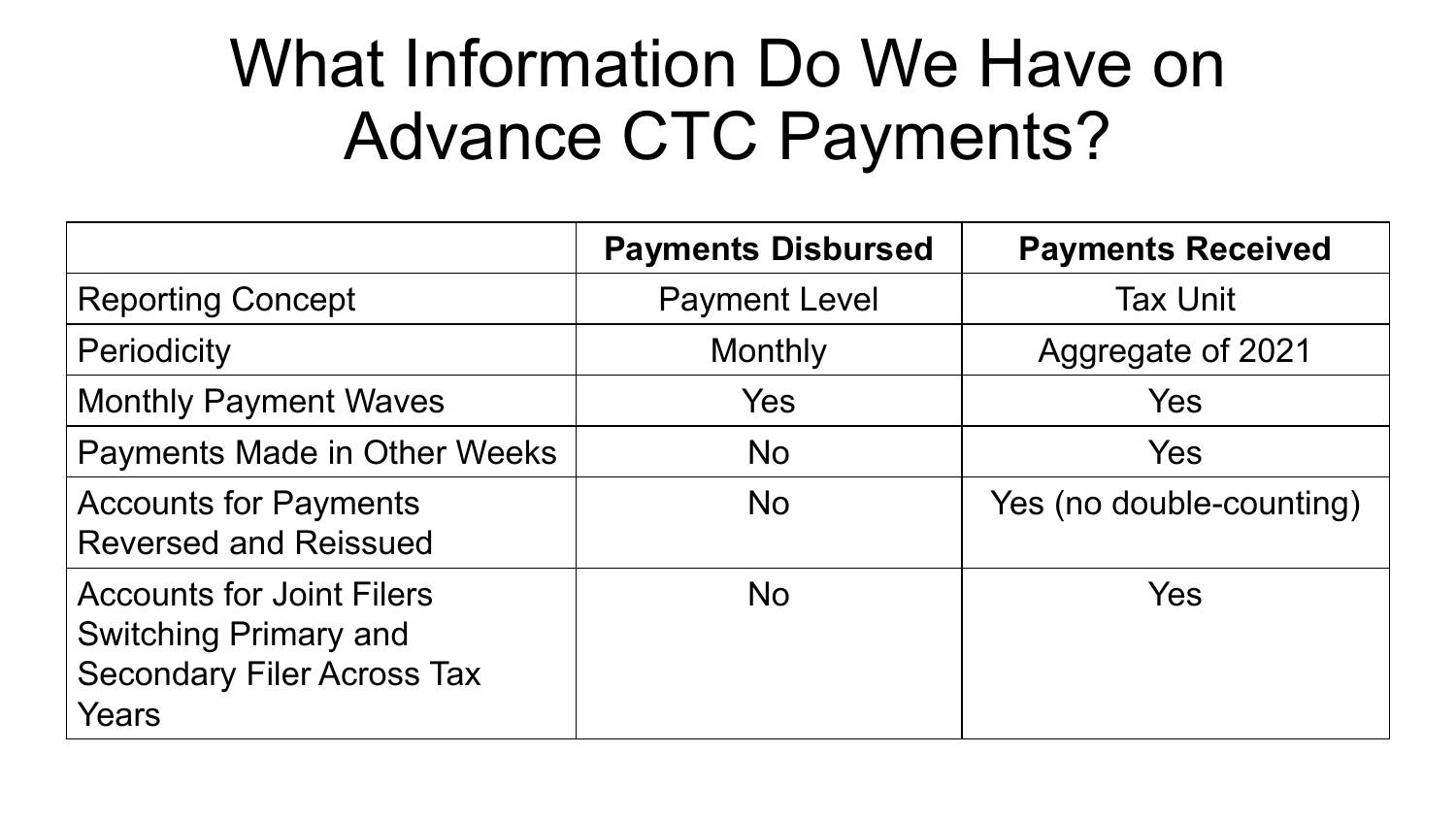### Interpreting Advance CTC Information on Payments Received

Aggregate payment amount for a **set** of tax units is a function  $of...$ 

- Fraction of tax units that filed a TY 2020 or TY 2019 return ( + )
- Number of qualifying children ( + )
- Age distribution of qualifying children (under 6; age 6–17)  $(+ ; - )$
- Income distribution (higher income areas  $\rightarrow$  weakly )
- Fraction of tax units that opt out of advance payments ( )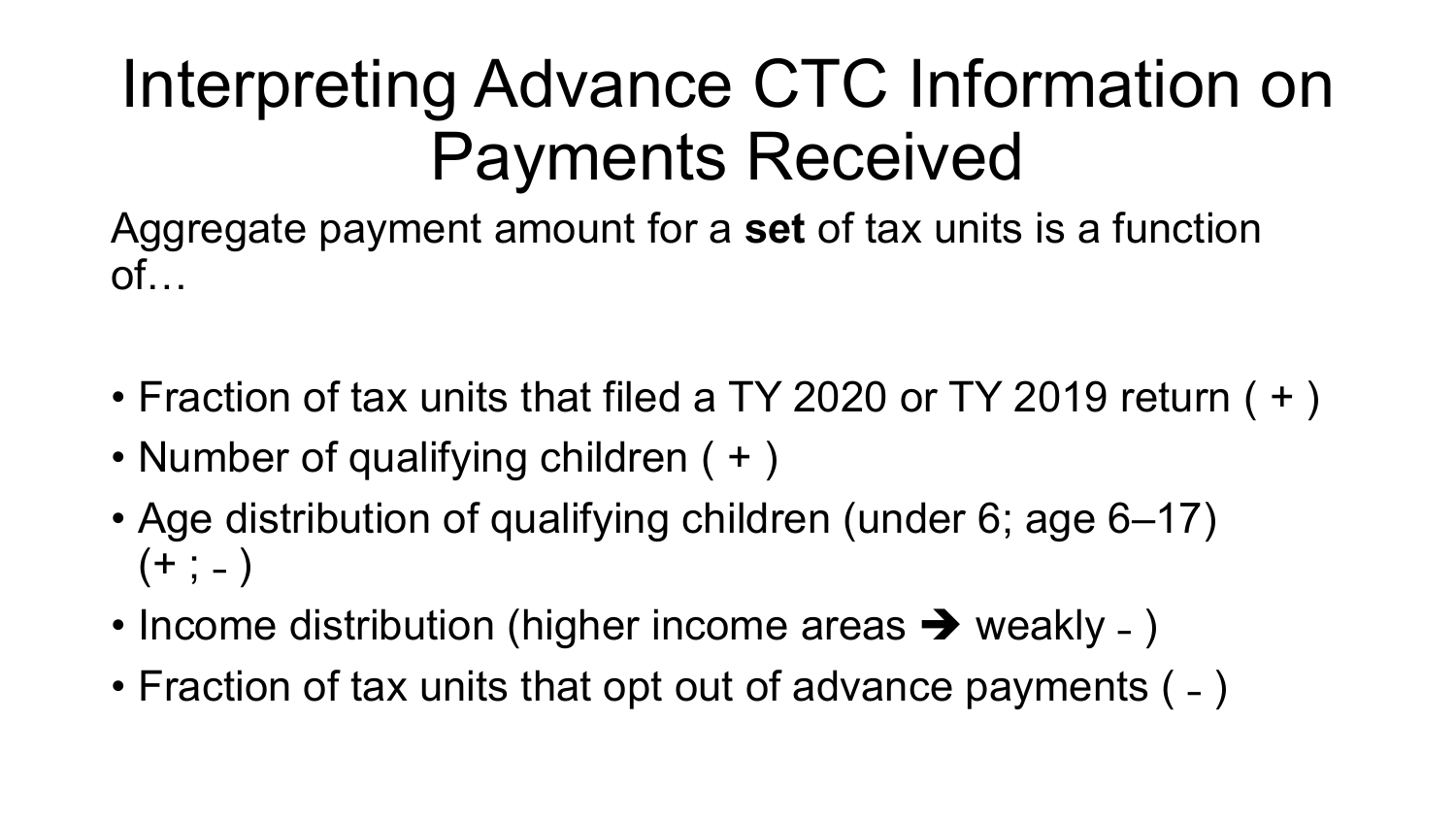### Interpreting Advance CTC Information on Payments Received

The tables don't tell the whole story of the CTC under the ARP.

They tell us about payments to tax units determined to be eligible for advánce payments básed on TY 2019 or TY 2020 informatioñ.

Tables miss tax units that…

- Didn't file a TY 2019 or TY 2020 return,
- First-time parent in 2021,
- Opted out (before first payment, so missing completely; or after first payment, so missing partially)

Tables don't account for CTC claimed on the TY 2021 return.